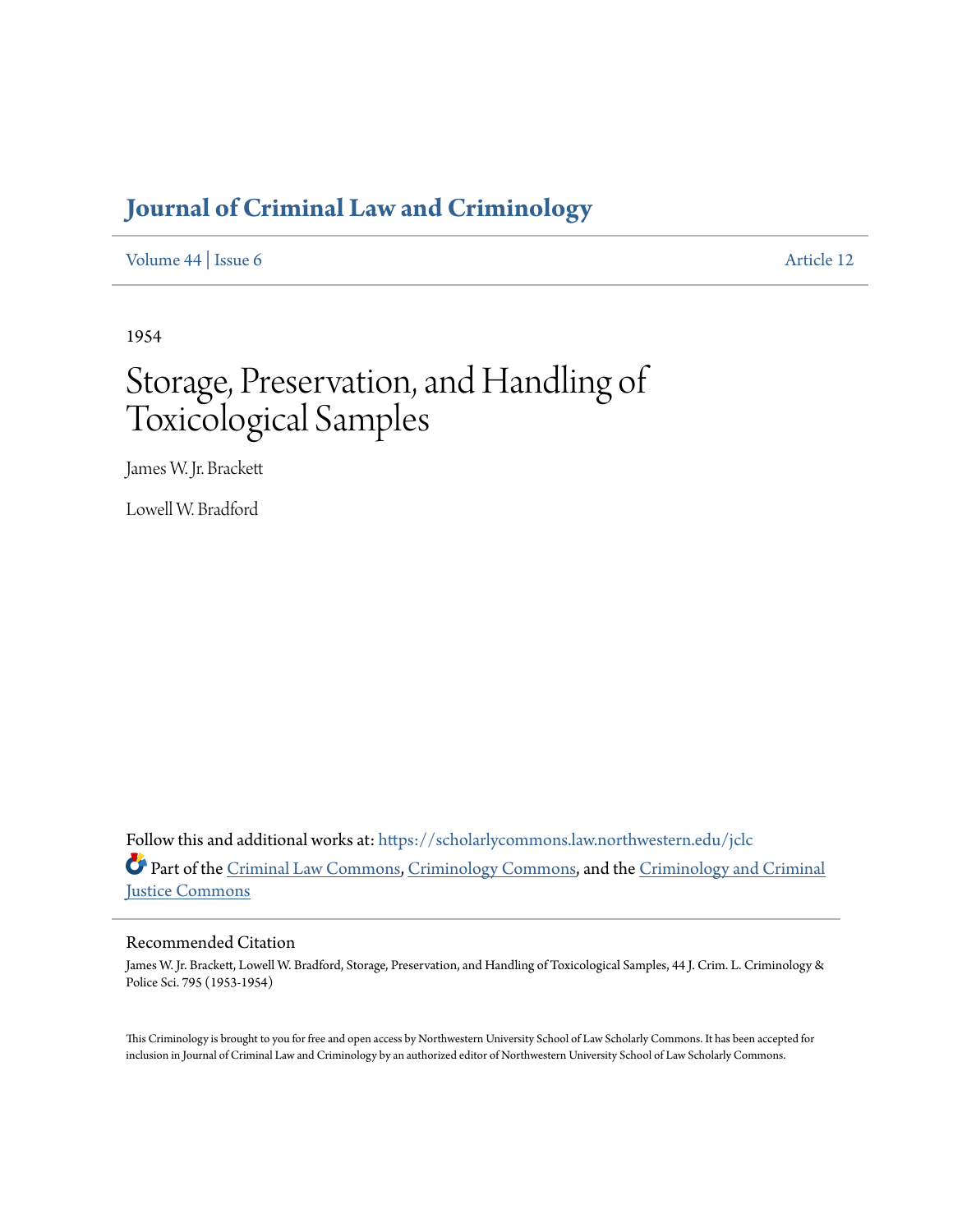#### STORAGE, PRESERVATION, **AND** HANDLING OF TOXICOLOGICAL **SAMPLES**

#### James W. Brackett, Jr., and Lowell W. Bradford

The authors are both associated with the Laboratory of Criminalistics, Office of the District Attorney at San Jose, California, and are undoubtedly known to our readers through earlier contributions *to* this Journal-the last of which dealt with the "Comparison of Writing Ink **by** Paper Chromatography."

James W. Brackett, Jr., has been an Assistant Criminalist at this laboratory since 1948 and is a graduate of the College of Chemistry, University of California, Berkeley.

Lowell W. Bradford is the Laboratory Director. A graduate of the University of California, he also serves as a part time instructor in the San Jose State College Police School Program.-EDITOR.

The use of glass jars as containers for organ samples submitted for toxicological analysis is the recommendation of nearly every text on toxicology or criminalistics **(3-13).** Glass jars, while they are readily available, re-usable, easy to clean, sterilize, and inspect, have many disadvantages such as:

- **1.** The requirement that the jar be wide-mouthed in order to admit large objects often limits the size of the sample that can be stored regardless of the capacity of the jar.
- 2. When empty or partially full the glass jar requires as much storage space as when completely full.
- **3.** Jars are bulky and heavy in relation to cipacity.
- 4. Jars are relatively expensive.
- **5. All** jars are not adaptable to freezing techniques due to expansion cracking, icing, and slower thawing properties.
- **6.** jars are difficult to seal effectively.
- **7.** Jars are relatively easy to break and may shatter into dangerous pieces. **8.** Jars usually have screw-type metal tops which are disadvantageous for
- toxicological work, because of possible metal contamination.
- **9.** Jars are usually of cylindrical shape which limits their storage efficiency.
- **10.** Jars are difficult to label.
- **11.** Long term storage of samples at temperatures above **00 C** permits decomposition and requires that the jars be vented lest the internal pressure created may cause them to burst.
- 12. Jars have little resistance to thermal shock.

It was proposed to evaluate "frozen food" techniques using polyethylene bags and waxed cardboard cartons as containers with storage well below 0<sup>°</sup> C. in comparison to the widely used glass jar containers stored at refrigerator temperatures just above **00 C.** It is noted that Adelson and Gerber ( **1)** have used polyethylene bags for ordinary refrigerator storage, and that Gentzkow, Tobie, and Goldbaum have recommended freezing for transport preservation **(9).**

# PROCEDURE AT AUTOPSY ROOM

The samples are procured, each organ or body fluid enclosed sep-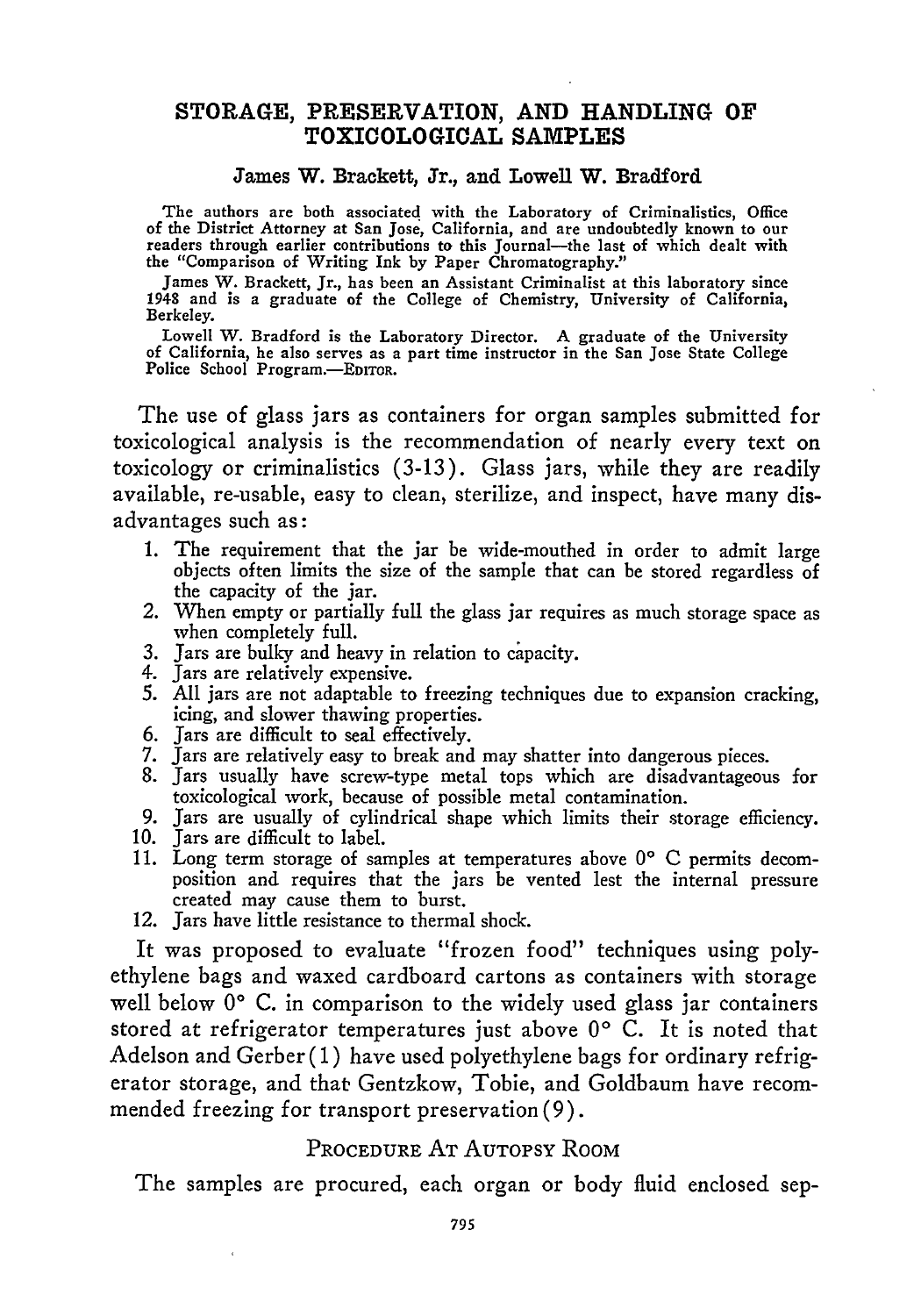arately in a labelled, polyethylene bag, and the bag sealed. All of the bags, each containing organ samples of a case, are stored together in a waxed cardboard carton, and the carton is sealed by use of plastic tape seals. The carton is then labelled and frozen as soon as possible for storage and transportation. The samples may be stored or transported without freezing for short periods if necessary, but care must be taken to prevent decomposition.

#### PROCEDURE AT LABORATORY

The carton containing the organs is received from the freezer and opened by means of slitting the cardboard, preserving the seals and label.

The bag containing the frozen organ sample desired to be analyzed is removed from the box and is thawed prior to analysis by immersion of the sealed bag in hot water. When thawing is sufficient to allow the selection of a representative sample of material, the bag is removed from the hot water, and the exterior dried with a towel. Thawing may also be accomplished by allowing bag and contents to remain at room temperature for a few hours. The bag is slit, and the sample desired for analysis is taken in the customary manner. The remnants are placed in another bag, sealed, and refrozen for retainment if necessary.

#### **DISCUSSION**

The polyethylene bags are easily sealed by heat, using a special iron, or by means of a rubber band; are furnished in a clean and sanitary condition; require little storage space when empty; are easily adapted to any size needed; are not limited in storage capacity by the size of the mouth of the container; are easily labelled with a laboratory wax pencil; may be rapidly thawed by immersion in hot water; and, being inflammable, can be quickly disposed of in a sanitary manner.

The waxed cardboard cartons may be labelled with ball point pen or wax pencil on all sides and are adaptable to compact and efficient storage; when empty they require little storage space; they may be easily sealed with cellulose scotch tape, which may not be tampered with nor removed without leaving telltale signs on the surface of the paper. These scotch tape seals may be preserved if the toxicologist opens the cartons by slitting or cutting the cardboard box to remove the contents, preserving the seal for demonstration in court.

The polyethylene bags and the cardboard cartons are available at local frozen food lockers; the most practical sizes are the two-quart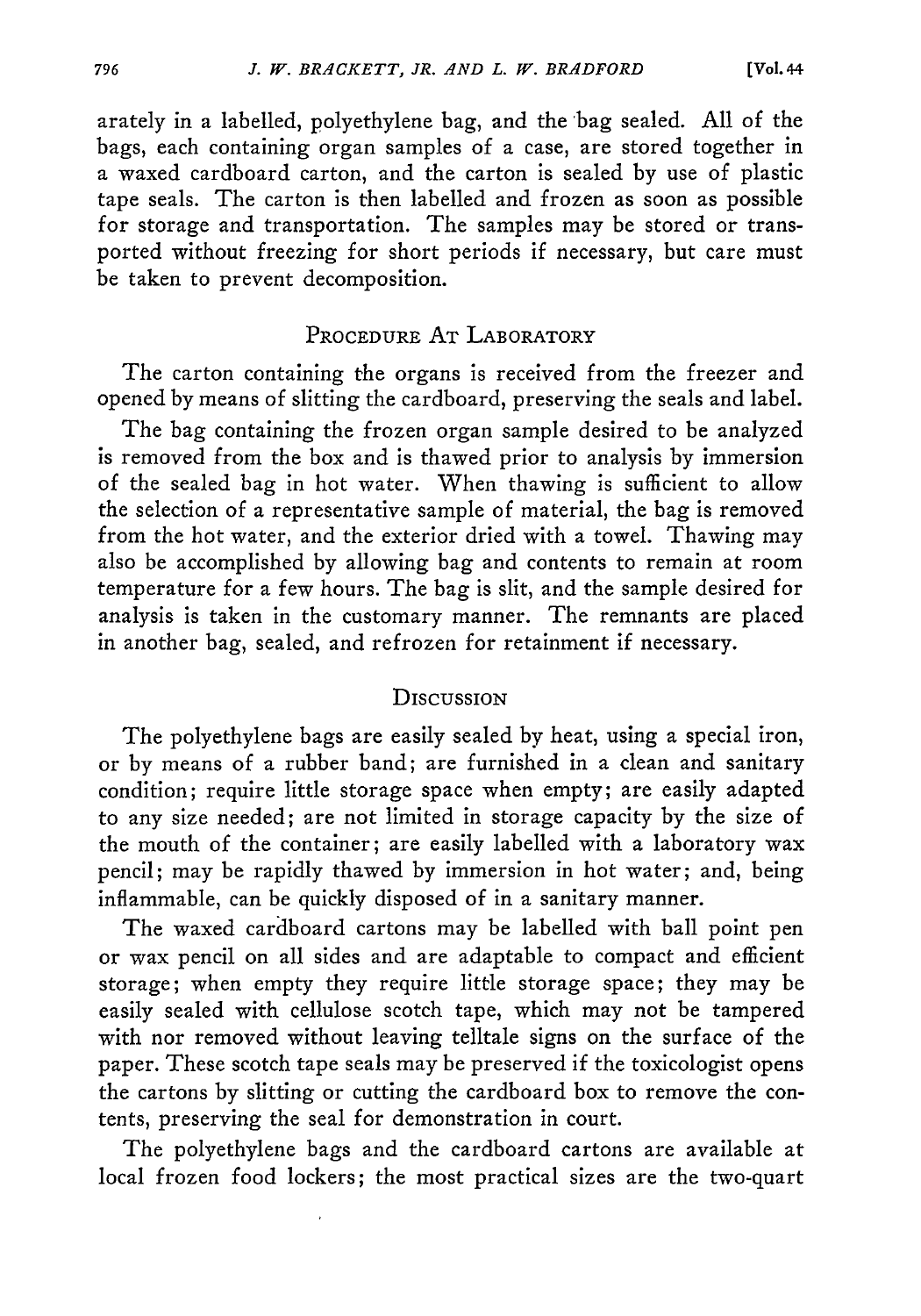size available for smaller organ samples, and the one-gallon size for storage of larger organs such as an entire brain.

The polyethylene bag is obtainable in a variety of sizes at a cost of about  $3\phi$  per bag with waxed cardboard, rectangular cartons of corresponding size priced at approximately  $2\phi$  each. This cost advantage of the bag and box is offset **by** the re-usability of jars.

#### **EQUIPMENT**

The frozen sample method of storage requires that an insulated chest of sufficient refrigeration capacity such as a "home freezer" be available to the laboratory. These units are available at any home appliance dealer's at a cost of \$350 up depending upon size, etc.

Storage of these samples in the frozen condition has the following advantages:

- a. Samples are easy to handle with little fear of breakage.
- b. Offensive odor is minimized.
- c. Spoilage and interference due to putrefaction products caused by storage is eliminated.
- d. There is little loss of volatile material even on prolonged storage.
- e. Sample and container are easily disposed of in a sanitary manner by burning. f. Samples may be retained for periods of up to one year without noticeable change in condition.
- g. Samples easier to transport from place to place.
- h. More samples may be stored in a given space.

## TRANSPORTATION OF SAMPLE

The frozen samples may be transported from one place to another without refrigeration for a period of up to four hours if the carton is wrapped in several layers of newspaper immediately after removal from freezer. For longer periods of time or shipment over long distances, solid CO<sub>2</sub> (dry ice) may be purchased in thin, flat cakes and wrapped with the samples. The carbon dioxide is superior to ice as it requires no drainage and keeps objects at a lower temperature. Care must be taken when shipments are made using solid  $CO<sub>2</sub>$  that the refrigerated material will be solidly fastened in the exterior package and not become loose and rattle around inside due to evaporation of the  $CO<sub>2</sub>$ .

The effect of freezing on the microscopic cell structure is not known. Frozen blood samples are extensively hemolyzed. Samples known to contain no poisonous material consistently give negative tests for poisonous material after storage in the polyethylene bags for long periods of time.